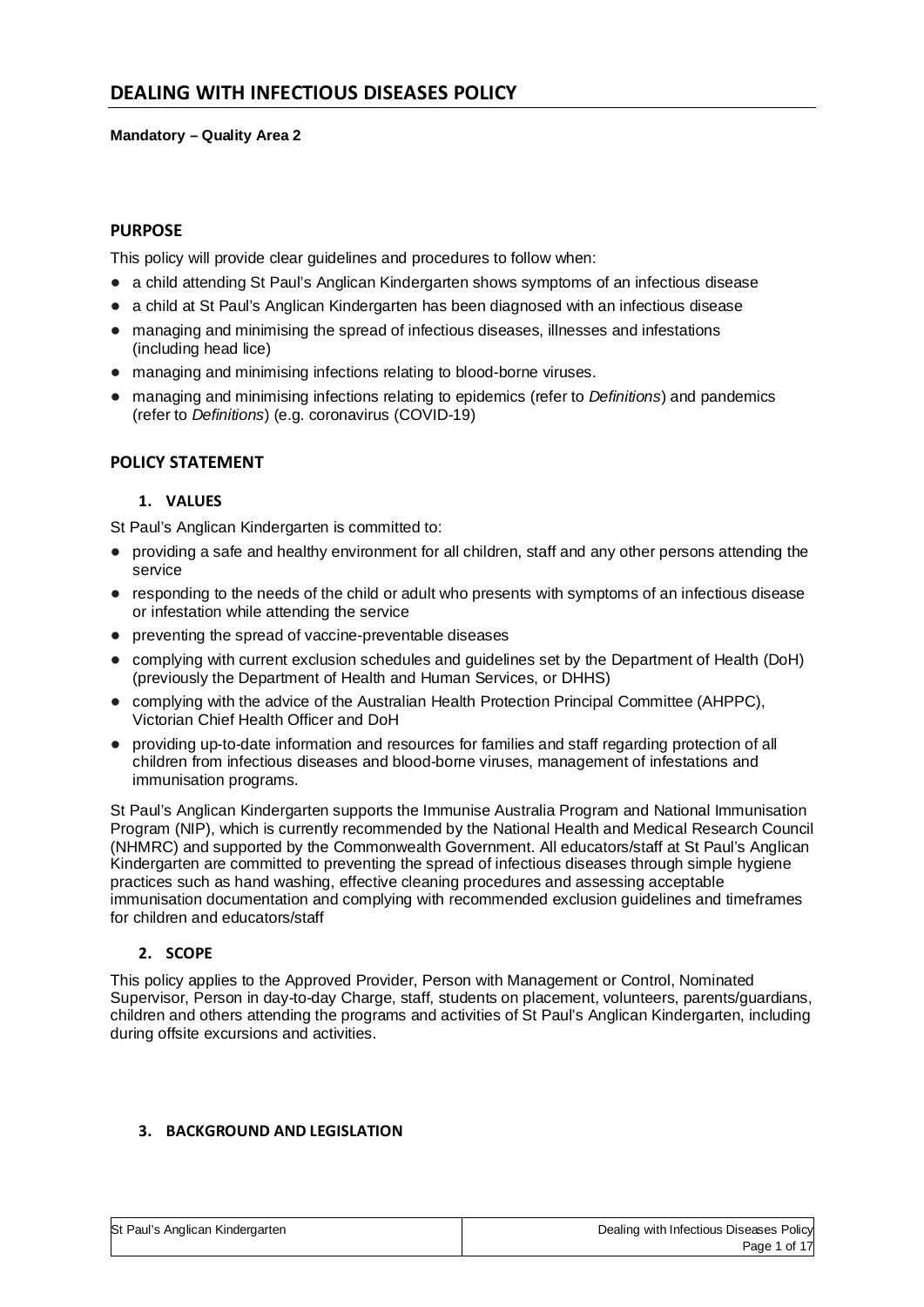## **Background**

Infectious diseases are common in children and adults may also be susceptible. Infectious diseases such as the Chicken Pox, Common Cold, Measles and Mumps, are common in children and adults are also susceptible.

Children are at a greater risk of exposure to infections in a children's service than at home due to the amount of time spent with a large number of other children.

The DoH publishes the *Minimum Period of Exclusion from Primary Schools and Children's Services Centres for Infectious Diseases Cases and Contacts*, to assist in protecting the public by preventing, or containing, outbreaks of infectious conditions common in schools and children's services and is regulated by the *Public Health and Wellbeing Regulations 2019*.

During an epidemic or pandemic, further instruction and guidance may be issued by the DoH and the Australian Health Protection Principal Committee (AHPPC).

An approved service must take reasonable steps to prevent the spread of infectious diseases at the service, and ensure that the parent/guardian, authorised nominee or emergency contact of each child enrolled at the service is notified of the occurrence of an infectious disease as soon as possible. The service must have policies and procedures in place for dealing with infectious diseases (Regulation 88 of the *Education and Care Services National Regulations 2011*). The service has a duty of care to ensure that everyone attending the service is provided with a high level of protection during all hours that the service is in operation. Protection can include:

- notifying (as soon as practicable) children, families and educators/staff when an excludable illness/disease is detected at the service
- complying with relevant health department exclusion guidelines, advice and information
- increasing educator/staff awareness of cross-infection through physical contact with others.

The Victorian Government offers an immunisation program for children to assist in preventing the spread of infectious diseases. There is also the Immunise Australia Program and National Immunisation Program (NIP), which is currently recommended by the National Health and Medical Research Council (NHMRC) and supported by the Commonwealth Government.

Early childhood education and care services that are regulated under the *Education and Care Services National Law Act* 2010 have obligations under No Jab No Play legislation (*Public Health and Wellbeing Act 2008)*, including to request, assess and manage immunisation documentation and to assist parents/carers and families who may face difficulties in meeting the requirements (refer to *Enrolment and Orientation Policy)*.

#### **Legislation and standards**

Relevant legislation and standards include but are not limited to:

- *Education and Care Services National Law Act 2010*
- *Education and Care Services National Regulations 2011*: Regulation 88
- *Family Assistance Legislation Amendment (Jobs for Families Child Care Package) Act 2017*
- *Health Records Act 2001*
- *National Quality Standard*, Quality Area 2: Children's Health and Safety
- *National Quality Standard*, Quality Area 6: Collaborative Partnerships with Families and **Communities**
- *No Jab No Play Law (Vic)*
- *Occupational Health and Safety Act 2004*
- *Privacy and Data Protection Act 2014* (Vic)
- *Privacy Act 1988* (Cwlth)
- *Public Health and Wellbeing Act 2008*
- *Public Health and Wellbeing Regulations 2019*

# **4. DEFINITIONS**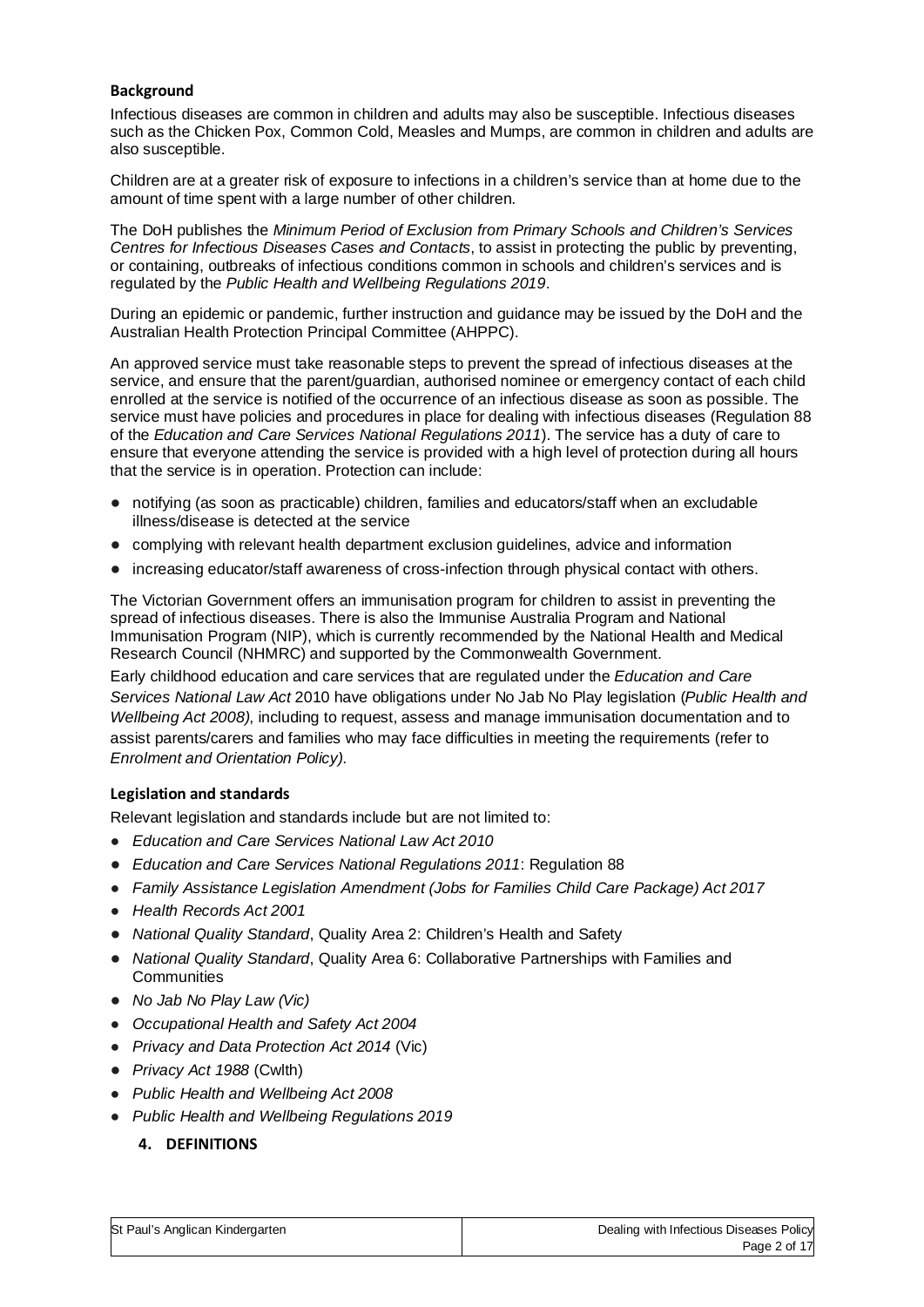The terms defined in this section relate specifically to this policy. For commonly used terms e.g. Approved Provider, Nominated Supervisor, Regulatory Authority etc. refer to the *General Definitions* section of this manual.

**Blood-borne virus (BBV):** A virus that is spread when blood from an infected person enters another person's bloodstream. Examples of blood-borne viruses include human immunodeficiency virus (HIV), hepatitis B, hepatitis C and viral haemorrhagic fevers. Where basic hygiene, safety, infection control and first aid procedures are followed, the risks of contracting a blood-borne virus are negligible.

**Communicable Disease Section:** Responsibility for communication and advice in relation to infectious diseases on behalf of the Secretary of the Victorian DoH.

**Epidemic:** is an outbreak of a contagious disease that spreads rapidly and extensively, and affects many individuals simultaneously in an area or population.

**Exclusion:** Inability to attend or participate in the program at the service.

**Illness:** Any sickness and/or associated symptoms that affect the child's normal participation in the program at the service.

**Infection:** The invasion and multiplication of micro-organisms in bodily tissue.

**Infestation:** The lodgement, development and reproduction of arthropods (such as head lice), either on the surface of the body of humans or animals, or in clothing.

**Infectious disease:** An infectious disease designated by the Communicable Disease Section (refer to *Definitions)*, Victorian DoH as well as those listed in Schedule 7 of the *Public Health and Wellbeing Regulations 2019,* the Minimum Period of Exclusion from Primary Schools, Education and Care Service Premises and Children's Centres for Infectious Diseases Cases and Contacts.

**Medication:** Any substance, as defined in the *Therapeutic Goods Act 1989* (Cwlth), that is administered for the treatment of an illness or medical condition.

**Minimum exclusion period:** The minimum period for excluding any person from attending a children's service to prevent the spread of infectious diseases as specified in Schedule 7: Minimum Period of Exclusion from Primary Schools and Children's Services for Infectious Diseases Cases and Contacts of the *Public Health and Wellbeing Regulations 2019,* the. An infringement penalty for failure to exclude a child with, or exposed to, a specified infectious disease applies (applicable to a person in charge). The exclusion period table, published by the DoH, can be accessed at https://www2.health.vic.gov.au/public-health/infectious-diseases/school-exclusion/school-exclusiontable.

**Pandemic:** is an epidemic (refer to Definitions) occurring worldwide, or over a wide geographic area and affecting a large proportion of the population.

**Pediculosis:** Infestation of head lice that is transmitted by having head-to-head contact with another person who has head lice. Pediculosis does not contribute to the spread of any infectious diseases, and outbreaks of this condition are common in schools and childcare facilities.

**Serious incident:** A serious incident (regulation 12) is defined as any of the following:

- the **death of a child** while being educated and cared for at the service or following an incident while being educated and cared for by the service
- any **incident involving serious injury or trauma to a child** while the child is being educated and cared for, which:
	- a reasonable person would consider required urgent medical attention from a registered medical practitioner; or
	- the child attended or ought reasonably to have attended a hospital e.g. a broken limb\*
	- any **incident involving serious illness of a child** while that child is being educated and cared for by a service for which the child attended, or ought reasonably to have attended, a hospital e.g. severe asthma attack, seizure or anaphylaxis\*

| St Paul's Anglican Kindergarten | Dealing with Infectious Diseases Policy |
|---------------------------------|-----------------------------------------|
|                                 | $D - - - - - - -$                       |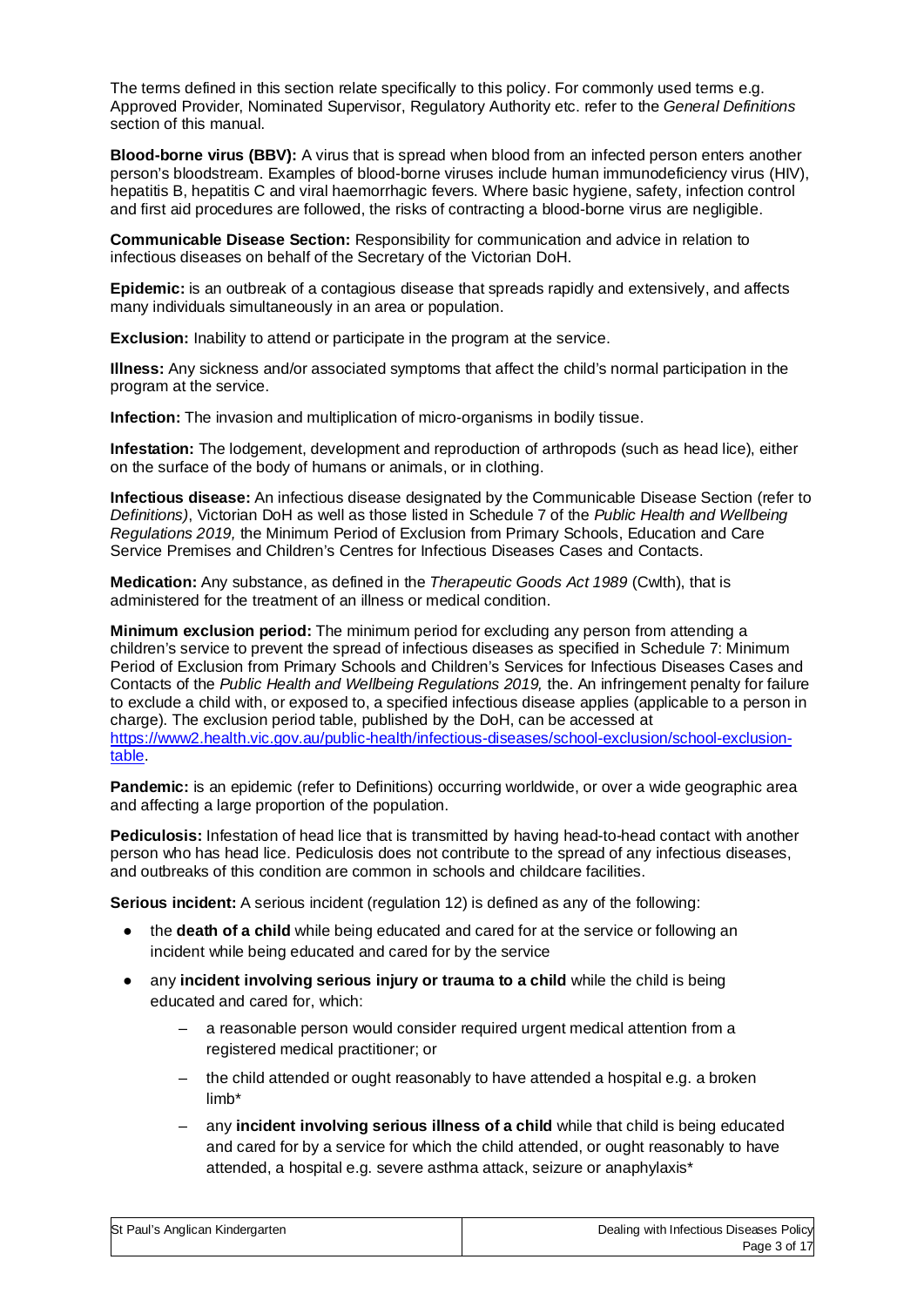**NOTE:** In some cases (for example rural and remote locations) a General Practitioner conducts consultation from the hospital site. Only treatment related to serious injury, illness or trauma is required to be notified, not other health matters.

any emergency for which **emergency services** attended

NOTE: This means an incident, situation or event where there is an imminent or severe risk to the health, safety or wellbeing of a person at an education and care service. It does not mean an incident where emergency services attended as a precaution.

- a child appears to be **missing or cannot be accounted** for at the service
- a child appears to have been **taken or removed** from the service in a manner that contravenes the National Regulations
- a child was mistakenly **locked in or out of the service** premises or any part of the premises.

Notifications of serious incidents should be made to the regulatory authority (DET) through the NQA IT System. If this is not practicable, the notification can be made initially in whatever way is best in the circumstances.

NOTE: some of serious incidents above are also reportable incidents under the *Occupational Health and Safety Act 2004* and require notification to WorkSafe.

# **5. SOURCES AND RELATED POLICIES**

#### **Sources**

- Communicable Disease Section, Public Health Group, Victorian Department of Health (2011), *The Blue Book: Guidelines for the control of infectious diseases.* Available at: https://www2.health.vic.gov.au/about/publications/researchandreports/The-blue-book
- Communicable Disease Section, Victorian Department of Health & Human Services (2019), *A guide to the management and control of gastroenteritis outbreaks in children's centres*. Victorian Government, Melbourne: https://www2.health.vic.gov.au/about/publications/researchandreports/Aguide-to-the-management-and-control-of-gastroenteritis-outbreaks-in-childrens-centres
- National Immunisation Program, Department of Health, Australian Government: https://www.health.gov.au/initiatives-and-programs/national-immunisation-program
- Department of Health, Victoria (2012) *Head lice management guidelines*: https://www2.health.vic.gov.au/about/publications/policiesandguidelines/Head-lice-management**guidelines**
- *Immunisation Enrolment Toolkit for early childhood services: https://www2.health.vic.gov.au/public*health/immunisation/vaccination-children/no-jab-no-play/immunisation-enrolment-toolkit
- *Guide to the Education and Care Services National Law and the Education and Care Services National Regulations 2011* (2017), ACECQA: https://www.acecqa.gov.au/sites/default/files/2018- 01/NQF-Resource-02-Guide-to-ECS-Law-Regs.pdfv
- *Guide to the National Quality Standard* (2017), ACECQA: https://www.acecqa.gov.au/sites/default/files/acecqa/files/National-Quality-Framework-Resources-Kit/NQF-Resource-03-Guide-to-NQS.pdf
- National Health and Medical Research Council (2013) *Staying Healthy: Preventing infectious diseases in early childhood education and care services* (5<sup>th</sup> edition): https://www.nhmrc.gov.au/about-us/publications/staying-healthy-preventing-infectious-diseasesearly-childhood-education-and-care-services
- Information about immunisations, including immunisation schedule, DoH: www.health.vic.gov.au/immunisation
- WorkSafe, Victoria (2008) *Compliance code: First aid in the workplace:*  https://www.worksafe.vic.gov.au/resources/compliance-code-first-aid-workplace
- Statements Section for statements on health emergencies, AHPPC. Available at: https://www.health.gov.au/committees-and-groups/australian-health-protection-principalcommittee-ahppc

| it Paul's Anglican Kindergarten | Dealing w |
|---------------------------------|-----------|
|                                 |           |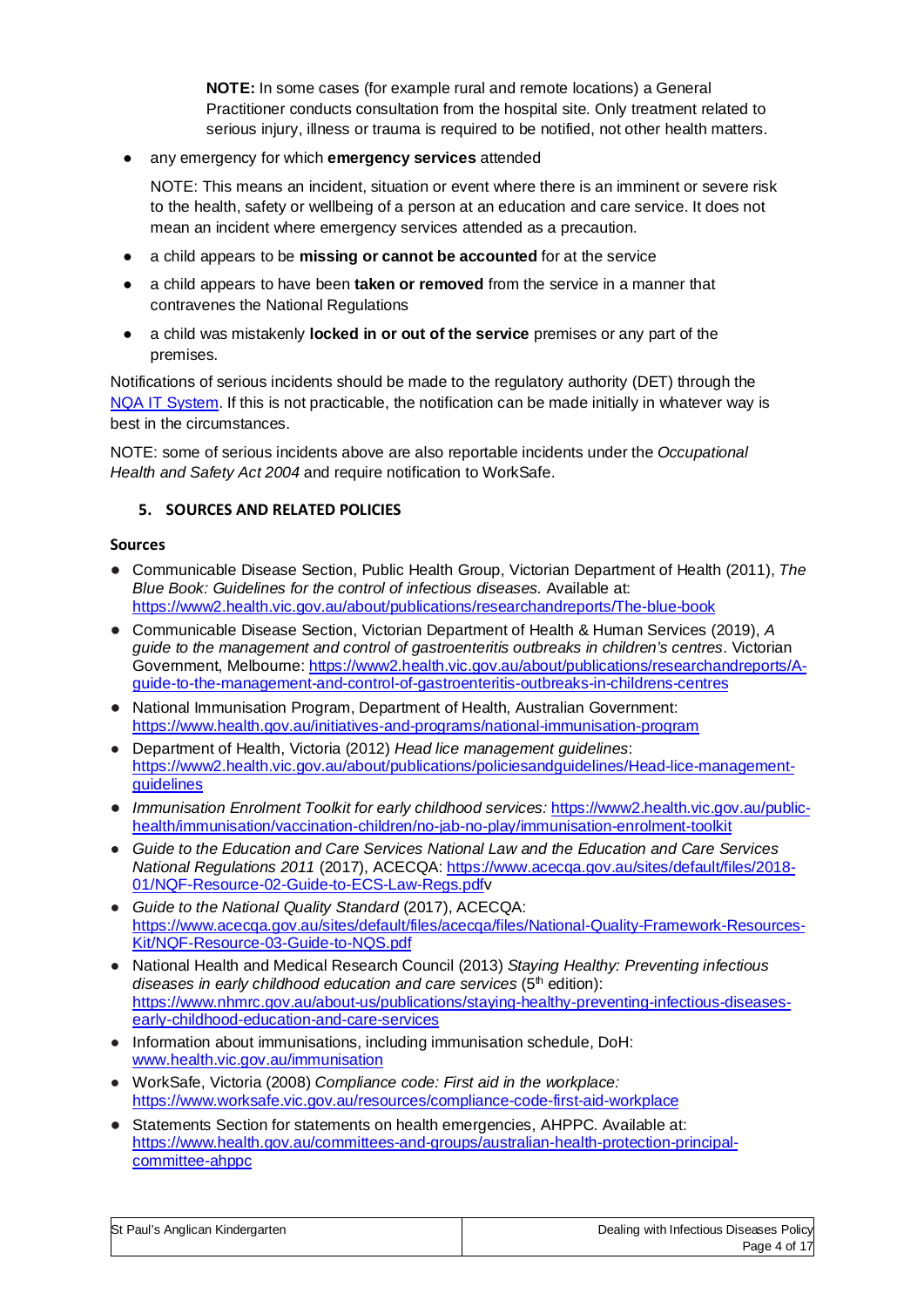#### **Service policies**

- *Administration of First Aid Policy*
- *Administration of Medication Policy*
- *Dealing with Medical Conditions Policy*
- *Enrolment and Orientation Policy*
- *Hygiene Policy*
- *Incident, Injury, Trauma and Illness Policy*
- *Inclusion and Equity Policy*
- *Occupational Health and Safety Policy*
- *Privacy and Confidentiality Policy*

# **PROCEDURES**

#### **The Approved Provider and Person with Management or Control are responsible for:**

- ensuring that where there is an occurrence of an infectious disease at the service, reasonable steps are taken to prevent the spread of that infectious disease (Regulation 88(1))
- ensuring that where there is an occurrence of an infectious disease at the service, a parent/guardian or authorised emergency contact of each child at the service is notified of the occurrence as soon as is practicable (Regulation 88(2))
- ensuring that information from the DoH about the minimum exclusion periods (refer to *Definitions*) is displayed at the service and is available to all stakeholders including staff, parents/guardians, students and volunteers
- ensuring that a child is excluded from the service in accordance with the minimum exclusion periods (refer to *Definitions*) when informed that the child is infected with an infectious disease (refer to *Definitions*) or has been in contact with a person who is infected with an infectious disease (refer to *Definitions*) as required under Regulation 111(1) of the *Public Health and Wellbeing Regulations 2019*
- contacting the Communicable Disease Section, DoH (refer to Definitions) if there is an outbreak of two or more cases of gastrointestinal illness in a 48-hour period
- ensuring obligations under No Jab No Play legislation (*Public Health and Wellbeing Act 2008)*, including to request, assess and manage immunisation documentation and to assist parents/carers and families who may face difficulties in meeting the requirements are met (refer to *Enrolment and Orientation Policy*)
- ensuring when directed by the Chief Health Officer, that a child who is at material risk of contracting a vaccine-preventable disease is excluded until the Chief Health Officer directs that attendance can be resumed (Regulation 111(2)(4) of the *Public Health and Wellbeing Regulations 2019*)
- notifying DET within 24 hours of a serious incident (refer to *Definitions*) via the NQA ITS
- supporting the Nominated Supervisor and the educators/staff at the service to implement the requirements of the minimum exclusion periods
- conducting a thorough inspection of the service on a regular basis, and consulting with educators/staff to assess any risks by identifying the hazards and potential sources of infection
- ensuring that the Nominated Supervisor, staff and everyone at the service adheres to the *Hygiene Policy* and the procedures for infection control relating to blood-borne viruses (refer to Attachment 4)
- ensuring that appropriate and current information and resources are provided to all staff and parents/guardians regarding the identification and management of infectious diseases, blood-borne viruses and infestations
- keeping informed about current legislation, information, research and best practice
- ensuring that any changes to the exclusion table or immunisation laws are communicated to all staff and parents/guardians in a timely manner
- complying with the advice of the Australian Health Protection Principal Committee (AHPPC), Victorian Chief Health Officer and DoH in an epidemic or pandemic event (refer to Attachment 5).

| St Paul's Anglican Kindergarten |  |
|---------------------------------|--|
|                                 |  |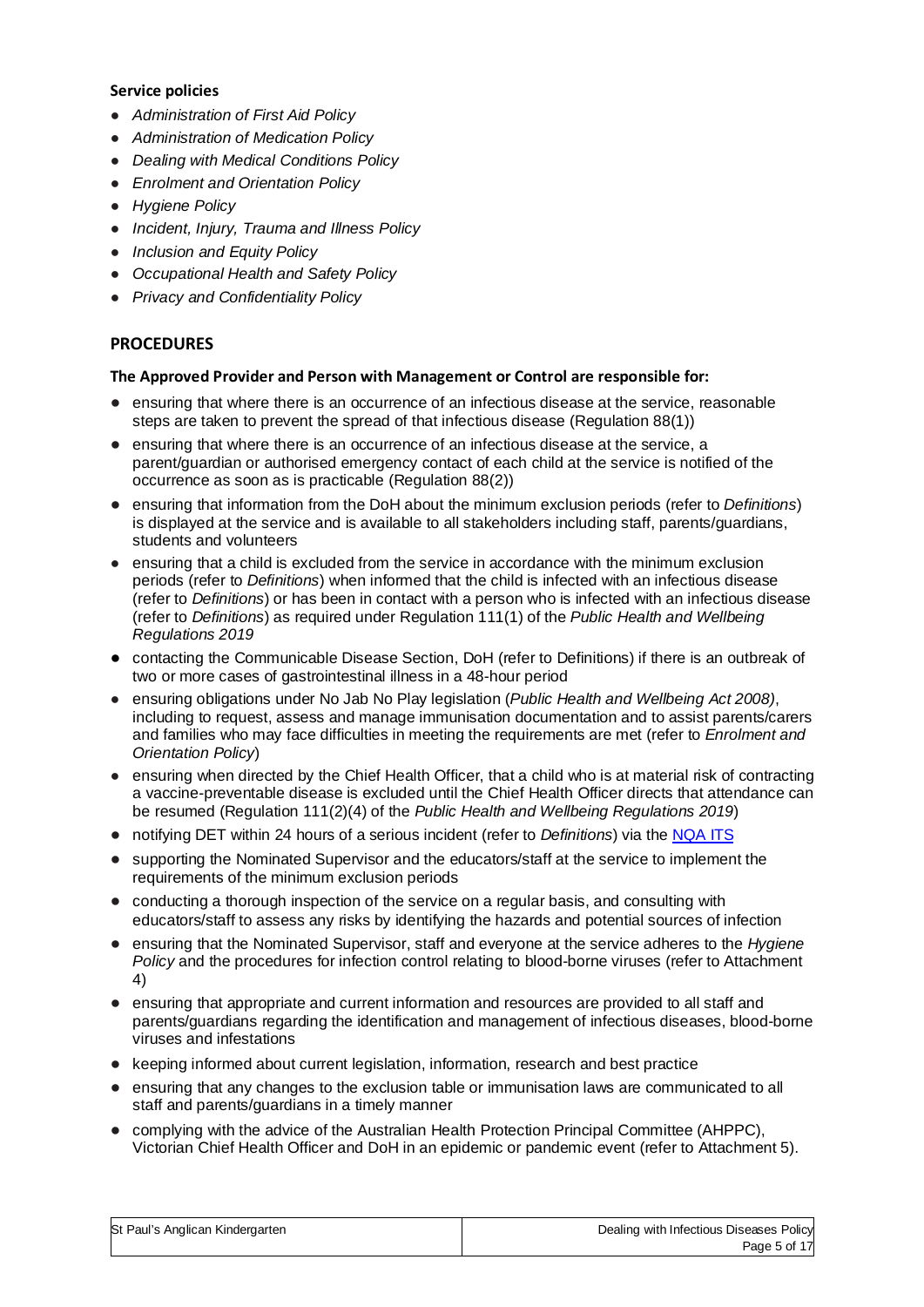#### **The Nominated Supervisor and Person in Day-to-Day Charge are responsible for:**

- ensuring that where there is an occurrence of an infectious disease at the service, reasonable steps are taken to prevent the spread of that infectious disease (Regulation 88(1))
- ensuring that where there is an occurrence of an infectious disease at the service, a parent/guardian or authorised emergency contact of each child at the service is notified of the occurrence as soon as is practicable (Regulation 88(2))
- ensuring that information from the DoH about the minimum exclusion periods (refer to *Definitions*) is displayed at the service and is available to all stakeholders including staff, parents/guardians, students and volunteers
- ensuring that a child is excluded from the service in accordance with the minimum exclusion periods (refer to *Definitions*) when informed that the child is infected with an infectious disease (refer to *Definitions*) or has been in contact with a person who is infected with an infectious disease (refer to *Definitions*) as required under Regulation 111(1) of the *Public Health and Wellbeing Regulations 2019*
- contacting the Communicable Disease Section (refer to Definitions) if there is an outbreak of two or more cases of gastrointestinal illness in a 48-hour period
- ensuring that a minimum of one educator with current approved first aid qualifications is in attendance and immediately available at all times the service is in operation (refer to *Administration of First Aid Policy*).

As a demonstration of duty of care and best practice, ELAA recommends that **all educators** have current approved first aid qualifications and anaphylaxis management training and asthma management training

- establishing good hygiene and infection control procedures, and ensuring that they are adhered to by everyone at the service (refer to *Hygiene Policy* and Attachment 4 – Procedures for infection control relating to blood-borne viruses)
- ensuring the exclusion requirements for infectious diseases are adhered to as per the minimum exclusion periods (refer to *Definitions*), notifying the Approved Provider and parents/guardians of any outbreak of infectious disease at the service, and displaying this information in a prominent position
- contacting the advising parents/guardians on enrolment that the minimum exclusion periods will be observed in regard to the outbreak of any infectious diseases or infestations (refer to: https://www2.health.vic.gov.au/public-health/infectious-diseases/school-exclusion/school-exclusiontable).
- advising the parents/guardians of a child who is not fully immunised on enrolment and/or is undertaking the 16 weeks grace period, that they will be required to keep their child at home when an infectious disease is diagnosed at the service, and until there are no more occurrences of that disease and the exclusion period has ceased
- ensuring that parents/guardians understand that they must inform the Approved Provider or Nominated Supervisor as soon as practicable if the child is infected with an infectious disease or infestation, or has been in contact with a person infected with a condition for which the exclusion of contacts is specified (Regulation 110, *Public Health and Wellbeing Regulations 2019*)
- providing information and resources to parents/guardians to assist in the identification and management of infectious diseases and infestations
- ensuring all families have completed a *Consent form to conduct head lice inspections* (Attachment 1) on enrolment
- conducting head lice inspections whenever an infestation is suspected, which involves visually checking children's hair and notifying the Approved Provider and parents/guardians of the child if an infestation of head lice is suspected
- providing a *Head lice action form* (Attachment 2) to the parents/guardians of a child suspected of having head lice
- providing a head lice notification letter (Attachment 3) to all parents/guardians when an infestation of head lice has been detected at the service
- maintaining confidentiality at all times (refer to *Privacy and Confidentiality Policy*)

| St Paul's Anglican Kindergarten | Dealing with Infectious Diseases Policy |
|---------------------------------|-----------------------------------------|
|                                 | Page 6 of 17                            |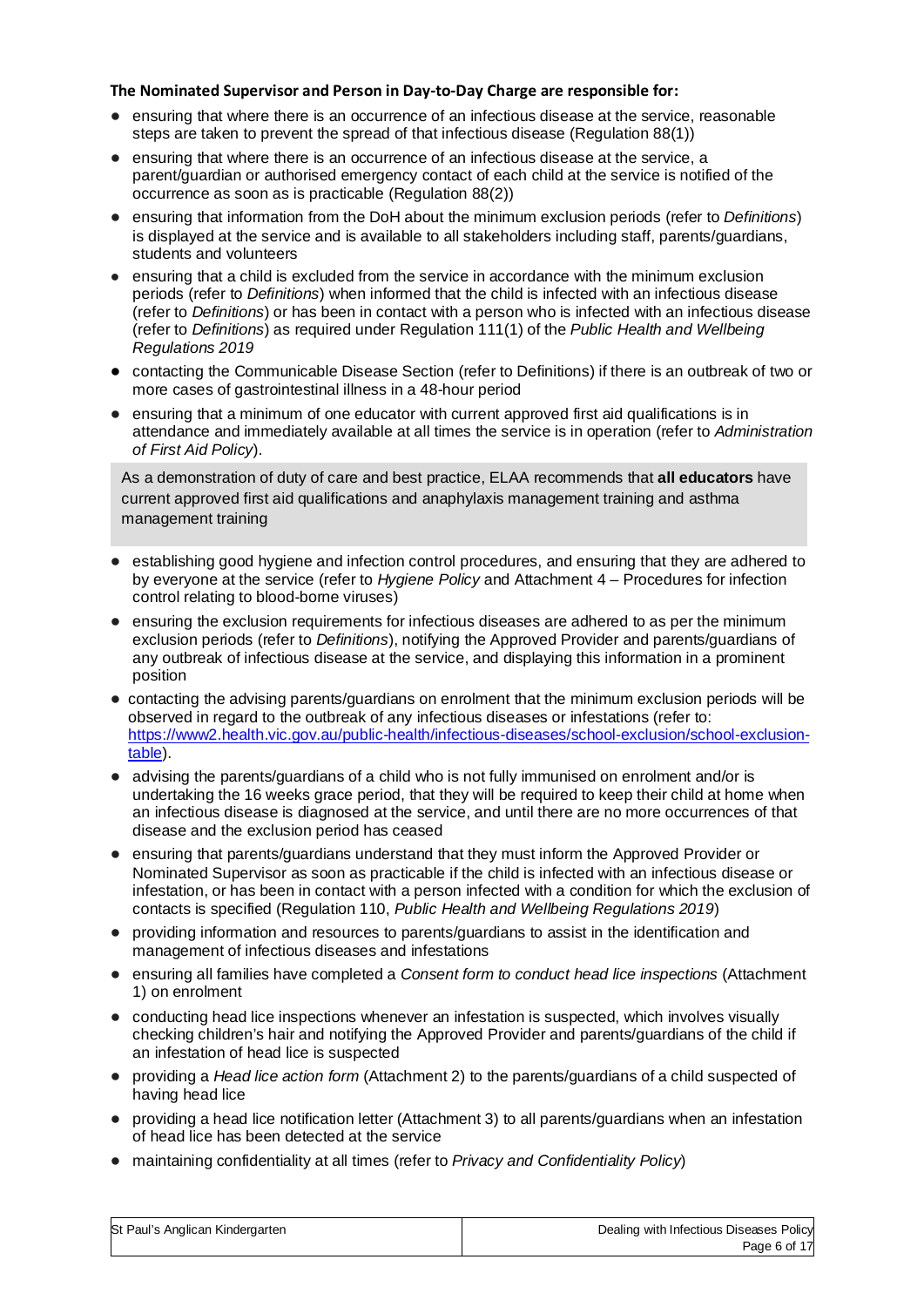● complying with the advice of the Australian Health Protection Principal Committee (AHPPC), Victorian Chief Health Officer and DoH in an epidemic or pandemic event (refer to Attachment 5).

#### **All educators are responsible for:**

- encouraging parents/guardians to notify the service if their child has an infectious disease or infestation
- observing signs and symptoms of children who may appear unwell, and informing the Nominated Supervisor
- providing access to information and resources for parents/guardians to assist in the identification and management of infectious diseases and infestations
- monitoring that all parents/guardians have completed a *Consent form to conduct head lice inspections* (Attachment 1) on enrolment
- monitoring any symptoms in children that may indicate the presence of an infectious disease and taking appropriate measures to minimise cross-infection
- complying with the *Hygiene Policy* of the service and the procedures for infection control relating to blood-borne viruses (refer to Attachment 4)
- maintaining confidentiality at all times (refer to *Privacy and Confidentiality Policy*)
- complying with the advice of the Australian Health Protection Principal Committee (AHPPC), Chief Health Officer and DoH in an epidemic or pandemic event (refer to Attachment 5).

## **Parents/guardians are responsible for:**

- keeping their child/ren at home if they are unwell or have an excludable infectious disease (refer to *Definitions*)
- informing the Approved Provider, Nominated Supervisor or Persons in Day-to-Day Charge as soon as practicable if their child has an infectious disease (refer to *Definitions)* or has been in contact with a person who has an infectious disease (Regulation110 of the *Public Health and Wellbeing Regulations 2019*)
- complying with the minimum exclusion periods (refer to *Definitions*) or as directed by the Approved Provider or Nominated Supervisor after the Chief Health Officer directed them to exclude a child enrolled who the Chief Health Officer has determined to be at material risk of contracting a vaccinepreventable disease (Regulation 111(2) of the *Public Health and Wellbeing Regulations 2019)*
- regularly checking their child's hair for head lice or lice eggs, regularly inspecting all household members, and treating any infestations as necessary
- notifying the service if head lice or lice eggs have been found in their child's hair and when treatment was commenced
- complying with the *Hygiene Policy* and the procedures for infection control relating to blood-borne viruses (refer to Attachment 4) when in attendance at the service.

## **Volunteers and students, while at the service, are responsible for following this policy and its procedures.**

# **EVALUATION**

In order to assess whether the values and purposes of the policy have been achieved, the Approved Provider will:

- regularly seek feedback from educators, staff, parents/guardians, children, management and all affected by the policy regarding its effectiveness
- monitor the implementation, compliance, complaints and incidents in relation to this policy
- ensure that all information related to infectious diseases on display and supplied to parents/guardians is current
- keep the policy up to date with current legislation, research, policy and best practice
- revise the policy and procedures as part of the service's policy review cycle, or as required
- notify parents/guardians at least 14 days before making any change to this policy or its procedures, unless a lesser period is necessary because of a risk.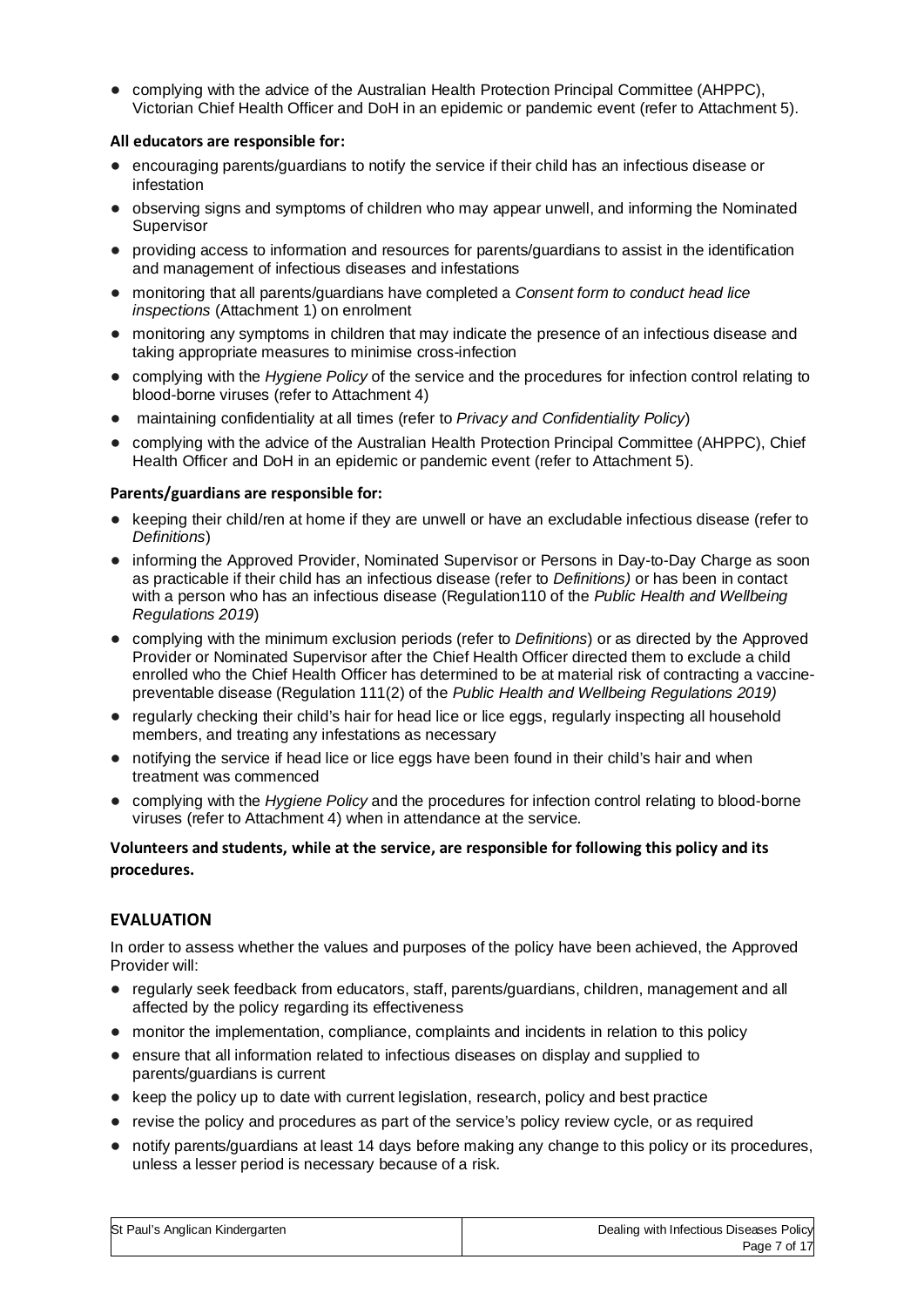# **ATTACHMENTS**

- Attachment 1: Consent form to conduct head lice inspections
- Attachment 2: Head lice action form
- Attachment 3: Head lice notification letter
- Attachment 4: Procedures for infection control relating to blood-borne viruses
- Attachment 5: Actions for early childhood and care services in an epidemic or pandemic event

# **AUTHORISATION**

This policy was adopted by the Approved Provider of St Paul's Anglican Kindergarten on 17 May 2022.

**REVIEW DATE:** APRIL 2023

| St Paul's Anglican Kindergarten | Dealing with Infectious Diseases Policy |
|---------------------------------|-----------------------------------------|
|                                 | Page 8 of 17                            |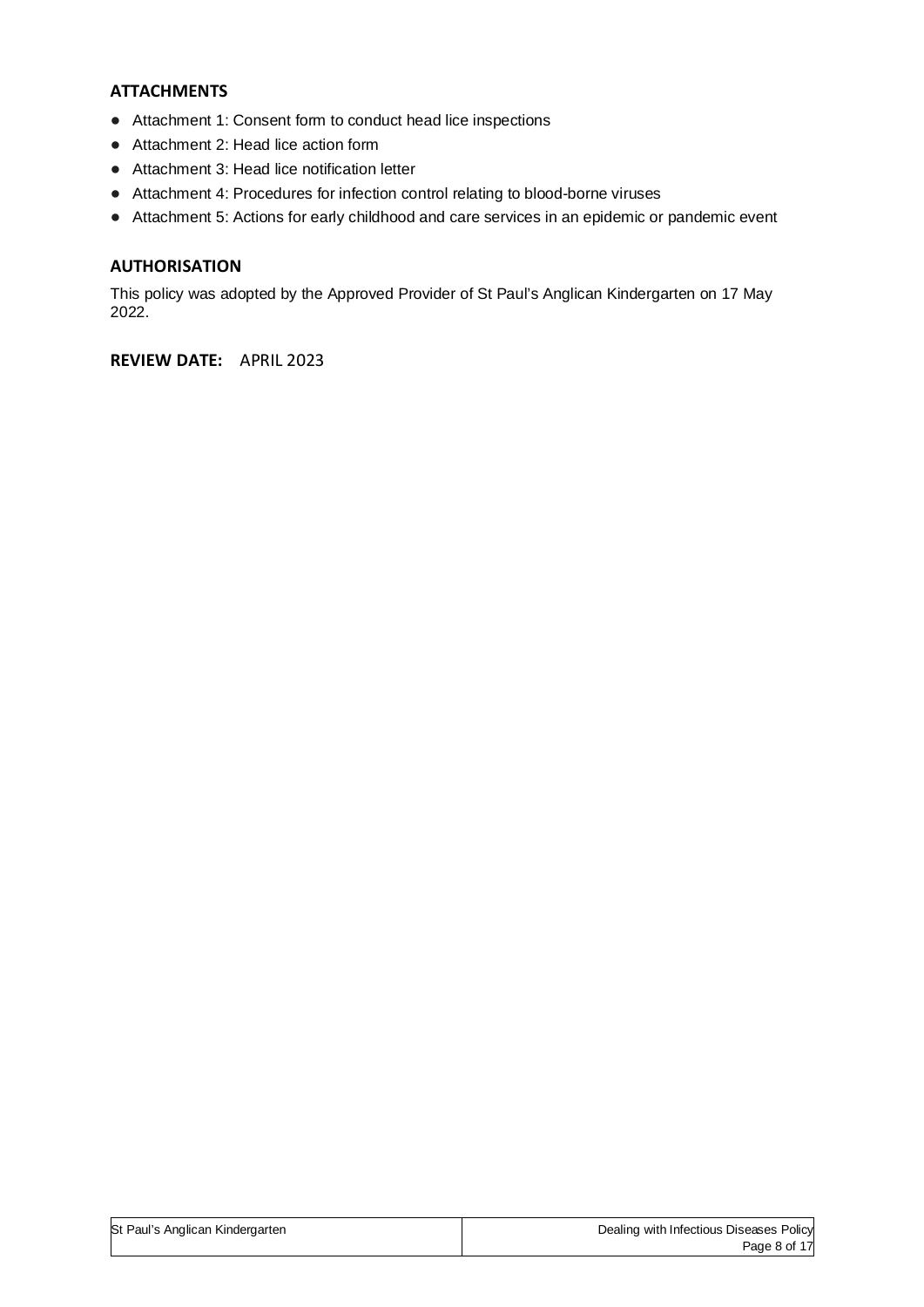# **ATTACHMENT 1 Consent form to conduct head lice inspections**

Dear parents/guardians,

St Paul's Anglican Kindergarten is aware that head lice infestation can be a sensitive issue, and is committed to maintaining children's confidentiality and avoiding stigmatisation at all times. However, management of head lice infestation is most effective when all children and their families actively support our policy and participate in our screening program.

All inspections will be conducted in a culturally-appropriate and sensitive manner, and information about why the inspections are conducted and the benefits of preventing infestations will be explained to children prior to conducting the inspections.

Only the Nominated Supervisor or an external person approved by the service, such as a nurse employed by the local council, will be permitted to carry out inspections on children at the service. Where there is concern about a potential infection, a child's hair will be inspected for the presence of head lice or lice eggs.

Where live head lice are found, St Paul's Anglican Kindergarten will notify the parents/guardians and will provide them with relevant information about the treatment of head lice. Other families will be provided with a notice to inform them that head lice have been detected in the group and to encourage them to be vigilant and carry out regular inspections of their own child.

Please note that while head lice do not spread disease, they are included in the *Minimum Period of Exclusion from Primary Schools and Children's Services for Infectious Diseases Cases and Contacts* published by the Department of Health (DoH) which defines the minimum period of exclusion from a children's service for children with infectious diseases. According to this table, where a child has head lice, that child must be excluded until the day after appropriate treatment has commenced.

Child's name: Group:

I hereby give my consent for [Service Name], or a person approved by [Service Name], to inspect my child's head when an infestation of head lice is suspected in the service.

Full name of parent/guardian:

Signature of parent/guardian: Date: Date:

I do not give consent for my child's head to be inspected. I request that staff contact me when an infestation of head lice is suspected at the service, and I agree to come to the service to complete the inspection myself.

Full name of parent/guardian:

Signature of parent/guardian: Date: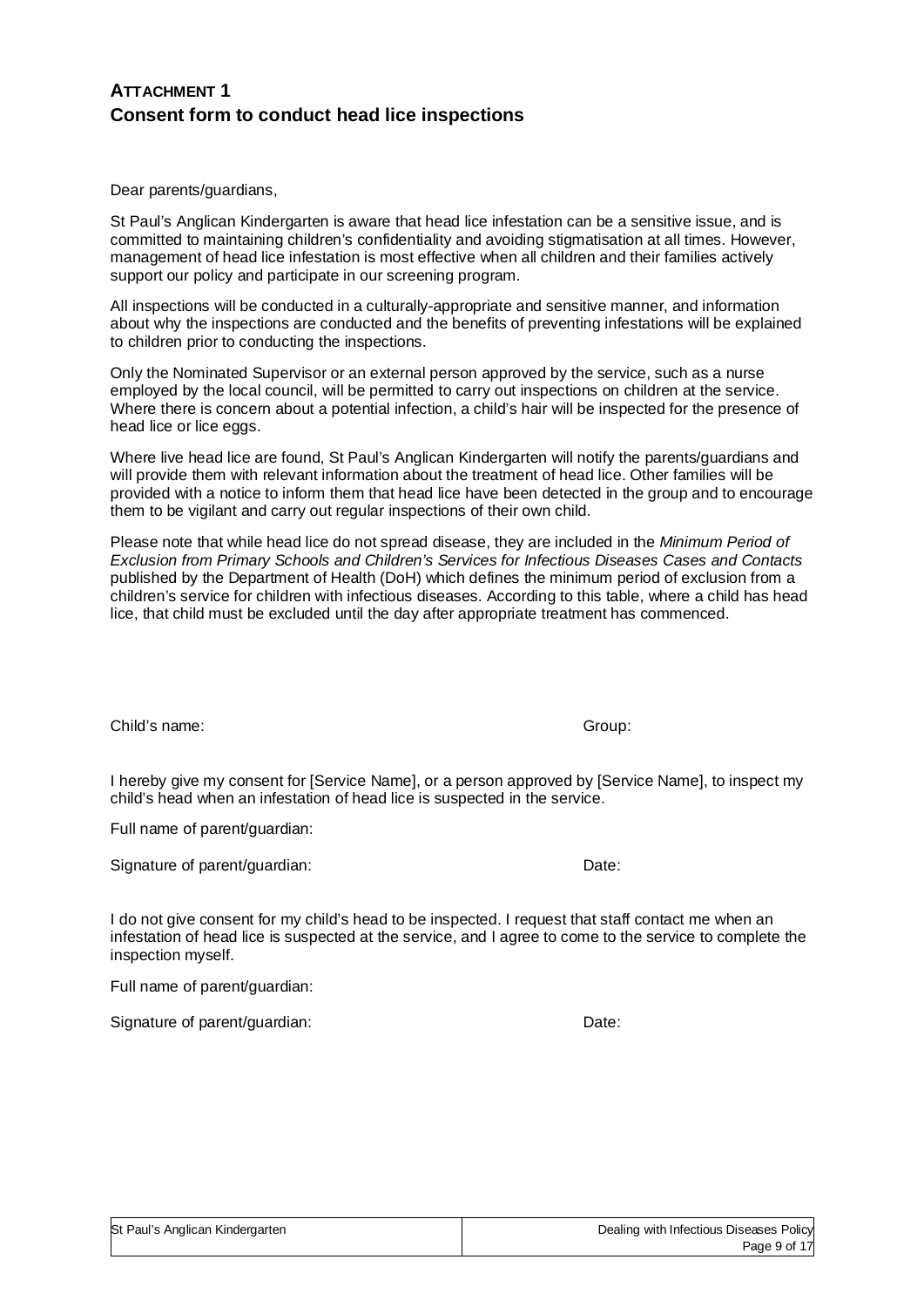# **ATTACHMENT 2 Head lice action form**

Dear parents/guardians,

We have detected head lice or lice eggs on your child and it is very important for you to treat your child as soon as possible, using safe treatment practices. Please read the attached pamphlet *Treating and controlling head lice* from the Department of Health s (DoH). This contains guidelines regarding detecting and treating head lice and lice eggs.

Please note that while head lice do not spread disease, they are included in the *Minimum Period of Exclusion from Primary Schools and Children's Services for Infectious Diseases Cases and Contacts* published by the DoH which defines the minimum period of exclusion from a children's service for children with infectious diseases. According to this table, where a child has head lice, that child must be excluded until the day after appropriate treatment has commenced.

Please keep your child at home until appropriate treatment has commenced and use the form provided below to notify [Service Name], when your child returns to the service, of the action taken by you to treat the head lice/eggs.

**Head lice treatment – action taken** 

**Parent/guardian response form** 

To [Service Name] CONFIDENTIAL

Child's name: Group:

I understand that my child must not attend the service with untreated head lice or lice eggs.

I have used the following recommended treatment for head lice or lice eggs for my child:

Treatment commenced on: .

Signature of parent/guardian: Date:

St Paul's Anglican Kindergarten Dealing with Infectious Diseases Policy Page 10 of 17

.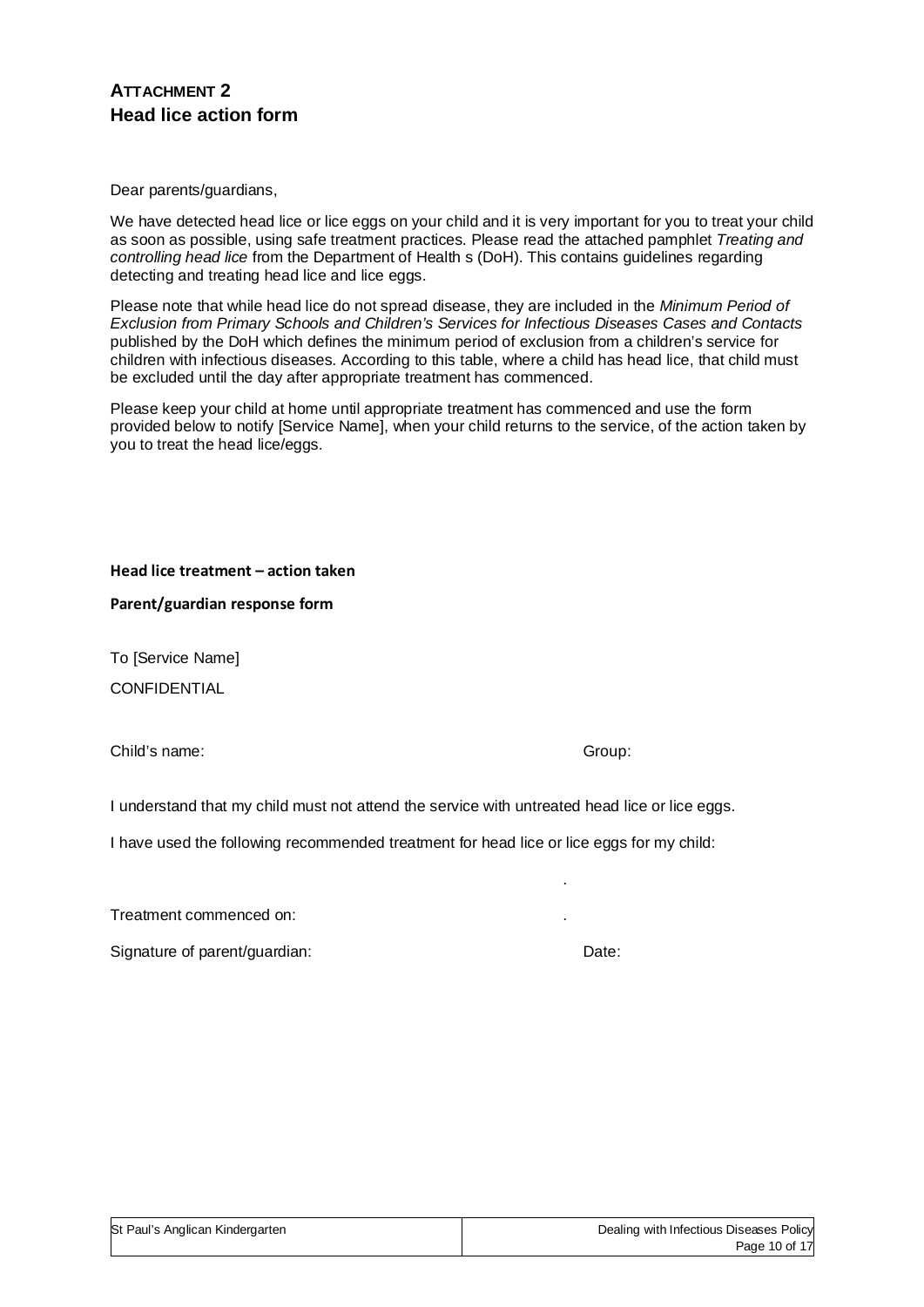# **ATTACHMENT 3 Head lice notification letter**

Dear parents/guardians,

It has come to our attention that head lice or lice eggs have been detected in your child's group at [Service Name] and we seek your co-operation in checking your child's hair regularly throughout this week, .

Head lice are common in children and are transmitted by having head-to-head contact with someone who has head lice, but they do not transmit infectious diseases.

#### **What can you do?**

We seek your co-operation in checking your child's hair and, in instances where head lice or lice eggs are found, treating your child's hair.

We also ask that you ensure your child does not attend the service until the day after appropriate treatment has occurred in line with the Department of Health (DoH) minimum period of exclusion required for head lice.

#### **How do I treat my child for head lice?**

Please read the attached pamphlet *Treating and controlling head lice* from the DoH. This contains guidelines regarding detecting and treating head lice and lice eggs. Additional information is also available by contacting the service.

#### **Who do I contact if my child has head lice?**

If head lice or lice eggs are found in your child's hair, you must inform:

- the service, and use the attached form to advise when treatment has commenced
- parents/guardians and carers of your child's friends so that they can also check these children for head lice or lice eggs and commence treatment if necessary.

#### **When can my child return to the service?**

DoH regulations require that where a child has head lice, that child must be excluded until the day after appropriate treatment has commenced.

[Service Name] is aware that head lice can be a sensitive issue and is committed to maintaining your confidentiality.

Kind regards,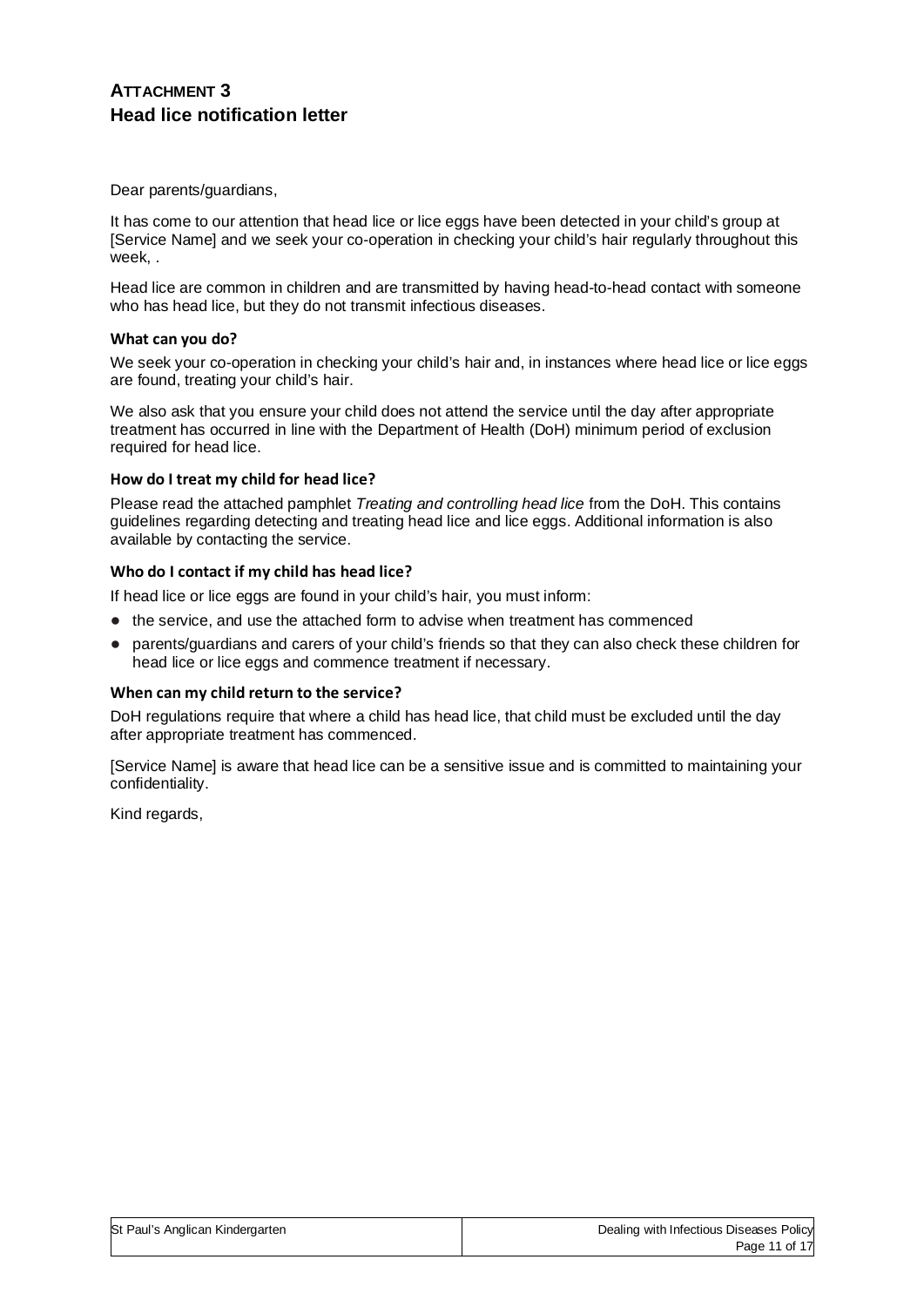# **ATTACHMENT 4 Procedures for infection control relating to blood-borne viruses**

This procedure is based on information available from the Department of Education and Training (DET), the Victorian Government's Better Health Channel and the National Health and Medical Research Council.

#### **Important note on blood spills**

A person responding to an incident involving blood at the service must first cover any cuts, sores or abrasions on their own hands and arms with waterproof dressings.

#### **Equipment and procedures for responding to incidents that present blood-borne virus hazards**

#### **CLEANING AND REMOVAL OF BLOOD SPILLS**

#### **Equipment (label clearly and keep in an easily accessible location)**

- Disposable gloves
- Disposable plastic bags/zip lock bags/bio hazard container (if available)
- Detergent/bleach
- Disposable towels
- Access to warm water

#### **Procedure**

- 1. Put on disposable gloves.
- 2. Cover the spill with paper towels.
- 3. Carefully remove the paper towel and contents.
- 4. Place the paper towels in an appropriate disposable plastic bag/zip lock bag/bio hazard container.
- 5. Clean the area with warm water and detergent/bleach, then rinse and dry.
- 6. Remove and place gloves in an appropriate disposable plastic bag/zip lock bag/bio hazard container, seal and place it in a rubbish bin inaccessible to children.
- 7. Wash hands in warm, soapy water and dry (follow the *Handwashing guidelines* in the *Hygiene Policy*).

### **SAFE DISPOSAL OF DISCARDED NEEDLES AND SYRINGES**

#### **Equipment (label clearly and keep in an easily accessible location)**

- Disposable gloves
- Long-handled tongs
- Disposable plastic bags
- Sharps' syringe disposal container, or rigid-walled, screw-top, puncture-resistant container available for free from local council, who may also provide free training to staff on the collection of sharps

#### **Procedure**

1. Put on disposable gloves.

| St Paul's Anglican Kindergarten | Dealing with Infectious Diseases Policy |
|---------------------------------|-----------------------------------------|
|                                 | Page 12 of 17                           |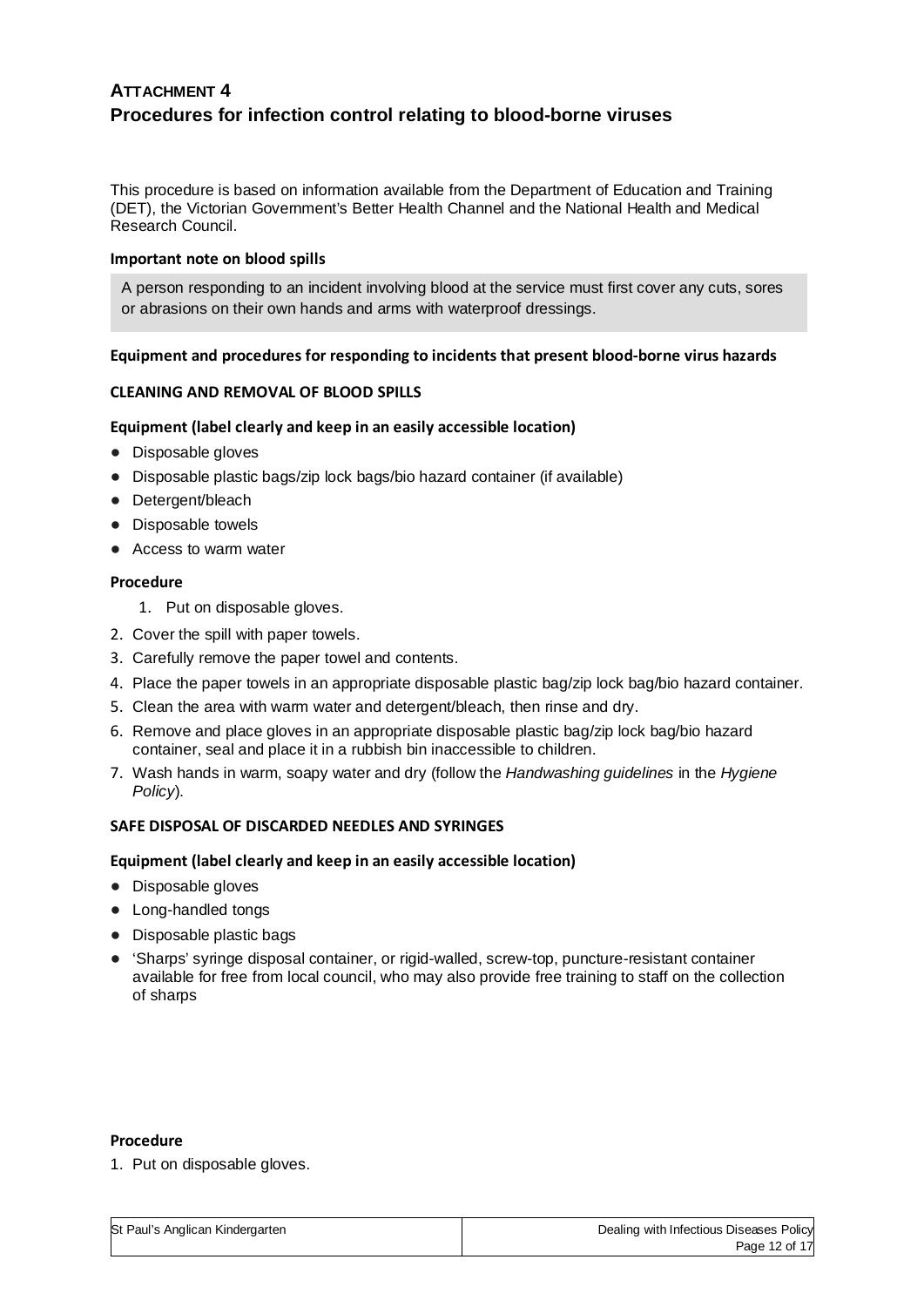- 2. Do **not** try to re-cap the needle or to break the needle from the syringe.
- 3. Place the 'sharps' syringe disposal container on the ground next to the needle/syringe and open the lid.
- 4. Using tongs, pick the syringe up from the middle, keeping the sharp end away from you at all times.
- 5. Place the syringe, needle point down, in the 'sharps' syringe disposal container and close the lid securely on the container.
- 6. Repeat steps 3 to 5 to pick up all syringes and/or unattached needles.
- 7. Remove and place gloves in a disposable plastic bag, seal and place it in a rubbish bin inaccessible to children.
- 8. Clean the area with warm water and detergent/bleach, then rinse and dry.
- 9. Wash hands in warm, soapy water and dry (follow the *Handwashing guidelines* in the *Hygiene Policy*).

Under no circumstances should children, work-experience students or volunteers be asked or encouraged to pick up needles/syringes.

If the needle/syringe is not accessible and cannot be collected, mark and supervise the area so that others are not at risk, and contact the Syringe Disposal Helpline on 1800 552 355.

Advice on the handling and disposal of needles/syringes can be accessed from:

- the Syringe Disposal Helpline on 1800 552 355 (24 hours a day, 7 days a week) for the location of the nearest needle exchange outlet or public disposal bin
- the environmental officer (health surveyor) at your local municipal/council offices
- local general practitioners
- local hospitals.

Note: 'Sharps' syringe disposal containers and/or needles/syringes must not be put in normal waste disposal bins.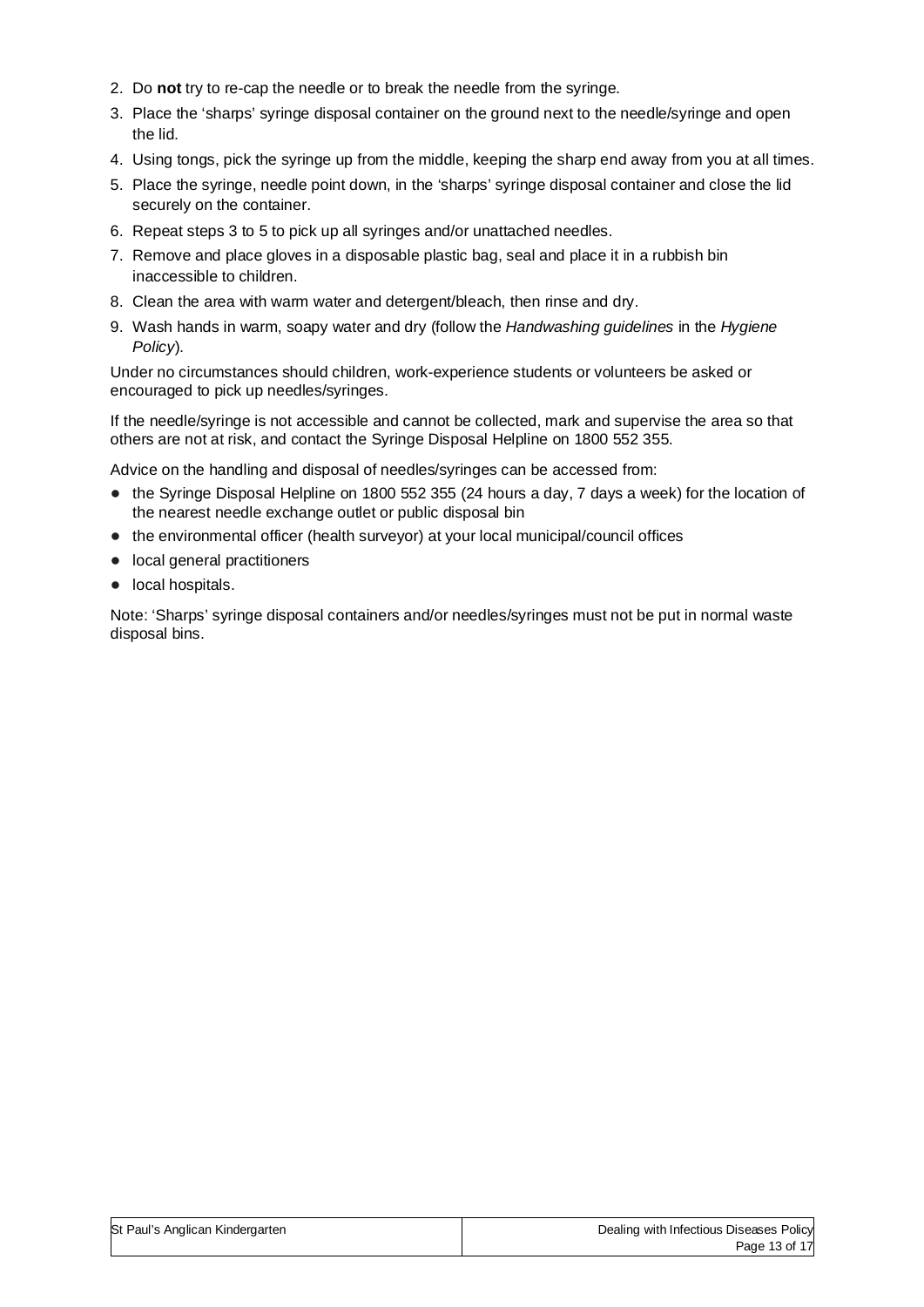# **ATTACHMENT 5**

# **ACTIONS FOR EARLY CHILDHOOD AND CARE SERVICES IN AN EPIDEMIC OR PANDEMIC EVENT**

Early childhood education and care services should consider a variety of strategies to support physical distancing and good hygiene practices to reduce the risk of infection transmission within the practical limitations of an early learning environment.

The following actions are to be considered, adapted and implemented as necessary according to the education setting and the individual needs of the staff, children and the wider service community.

- Display educational materials, which can be downloaded and printed from the Department of Health and Human Services (DHHS) website
- Comply with National Health and Medical Research Council (NHMRC) guidance Staying healthy: Preventing infectious diseases in early childhood education and care services
- Alert your approved provider about any child or staff absenteeism due to an infectious outbreak.
- Keep parents and staff informed of the actions you are taking.

# **ACTIONS**

Perhaps the most important action early childhood services can take to reduce the risk of infection transmission is to ensure that any unwell staff and children remain at home.

Staff or children most at risk of severe illness should individually assess appropriateness for on-site attendance at this time, with support from their medical practitioner.

It is important that visitors to early childhood services are limited to those delivering or supporting essential services and operations during a pandemic situation.

- All unwell staff and children must stay home.
- Parents/carers of children with complex medical needs (including those with compromised immune systems), should seek advice from the child's medical practitioner to support decision-making about whether on-site education and care is suitable, noting that this advice may change depending on the status of the pandemic in Victoria.
- Additional staff, including parent volunteers, should be discouraged from attending the service at this time. Ensure vigilance is maintained through the use of the visitor signing in and out record book including their contact details.
- Parent information sessions and interviews should meet physical distancing requirements of 1.5 metres between adults, or else be replaced with virtual alternatives.

# **HYGIENE**

Everyone can protect themselves and prevent the spread of infection by continuing effective hand hygiene.

- All staff and children should undertake regular hand hygiene, particularly on arrival to the service, before and after eating, after blowing their nose, coughing, sneezing or using the toilet. You are a good role model for the children and their parents/carers, so actively talk about why everyone needs to wash their hands and the importance of everyone doing this.
- Make sure liquid soap and running water, or alcohol-based hand sanitiser, is available at the entrance of the facility and throughout.
- Tissues should be readily accessible with bins provided in each room and in outdoor areas for easy disposal.
- It is recommended that children do not drink directly from drinking fountains at this time. Children should bring their own water bottle for use (and refilling) at the service.

| St Paul's Anglican Kindergarten | Dealing with Infectious Diseases Policy |
|---------------------------------|-----------------------------------------|
|                                 | Page 14 of 17                           |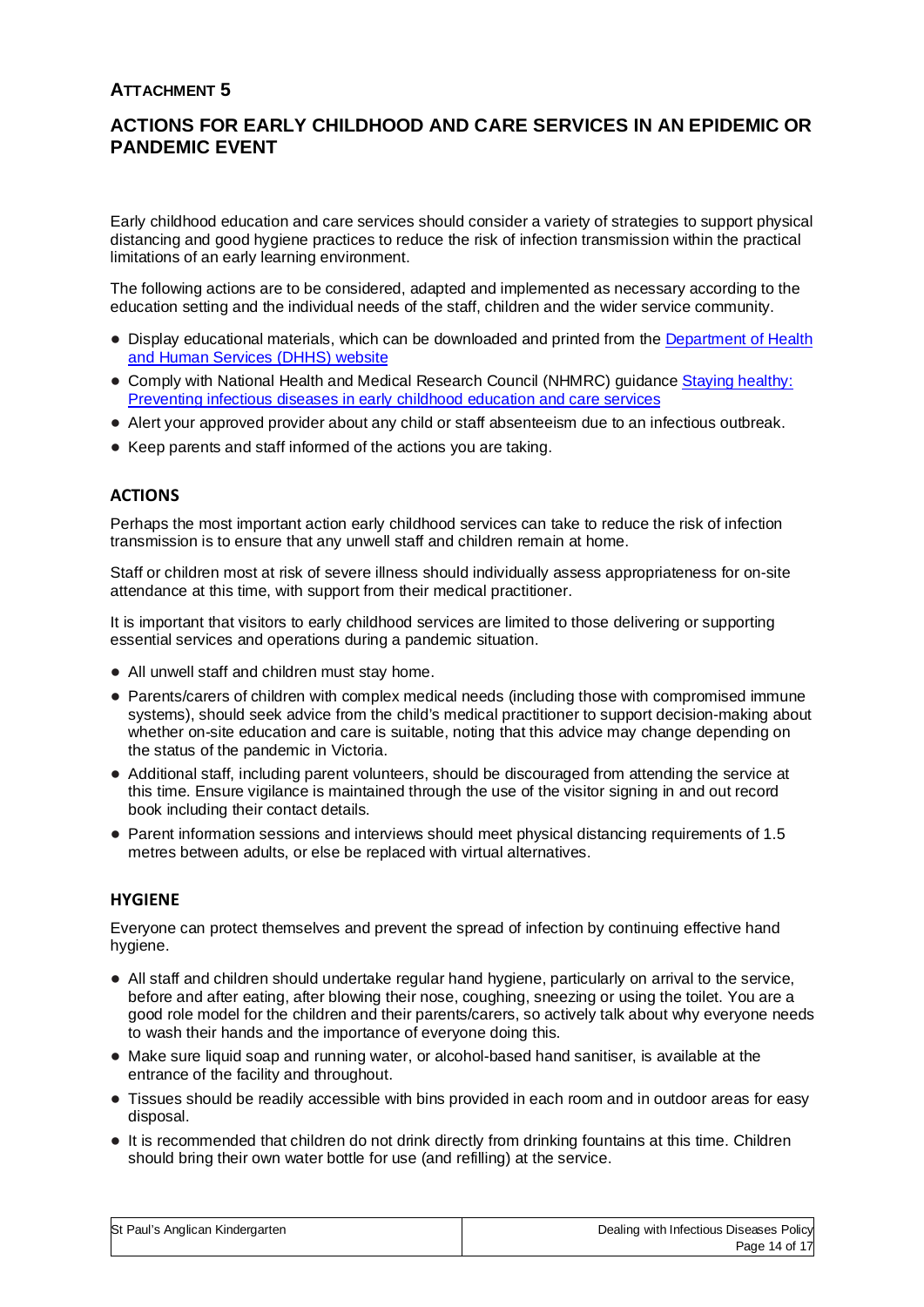- Ensure the highest hygiene practices amongst food handlers as per NHMRC guidance Staying healthy: Preventing infectious diseases in early childhood education and care services. Sharing of food should not occur.
- Use of mobile phones by staff should be discouraged. Staff should be reminded to clean their phones regularly.

# **ARRIVAL AND DEPARTURE**

To assist in minimising the spread of infection, procedures to reduce close proximity between attendees at the service should be considered.

- Consider the arrival and departure procedures for children and, where possible, minimise opportunities for parents and carers to gather in groups, especially in foyers and in children's play areas.
- It may be possible, for example, for children to be dropped off and picked up in the service entrance or foyer,
- While staggered start and finish times occur naturally in some service types, early childhood education and care services will often have one arrival and pick up time. Consider how the arrival and pick up time could be spread out. One example may be to divide the group and allocate times, noting that it is not expected that session times are extended to accommodate additional arrival and departure procedures.
- Greeting parents and children at the front door in the morning and during pick up times will allow for one-on-one communication with families while practising physical distancing and providing opportunities to consider whether children are showing any signs of being unwell.

## **CONSIDERATIONS FOR TEACHING AND LEARNING ENVIRONMENTS**

Maintaining a physical distance of 1.5 metres will not be practical in early childhood services. Physical distancing is most important between adults.

Reducing mixing between different age or room groups is recommended as a precautionary measure to minimise risk of spread of transmission and aid containment.

- Consider small group play, staggered mealtimes and indoor/outdoor play opportunities whenever possible.
- Windows should be open during the day to promote air flow where possible.
- Consider the setup of the room and the placement of the activities and limit the number of whole group activities.
- Rather than having group times where everyone is sitting on the mat, consider using informal opportunities to engage with the children/read books/do storytelling with small groups of children at a time.
- For younger children, particularly consider the rotation of toys more often and increase the frequency of cleaning toys. Sharing of toys that have been placed in mouths should be monitored and avoided.
- Wherever possible and where you have enough staffing for adequate supervision, consider operating an indoor/outdoor program.
- A greater range of activities will encourage children and staff to spread out more broadly.
- Mixing of staff and children between rooms should be minimised where possible. It is acknowledged that staff may need to move between rooms to support breaks and, in these situations, staff should be reminded of the importance of hand hygiene.
- Where multiple staff are in a room, remind staff to maintain physical distancing from each other as much as practical.

# **CONSIDERATIONS FOR OFFICES AND STAFF FACILITIES**

● Close proximity between staff should be avoided, where possible, and especially in offices and staff rooms.

| St Paul's Anglican Kindergarten | Dealing with Infectious Diseases Policy |
|---------------------------------|-----------------------------------------|
|                                 | Page 15 of 17                           |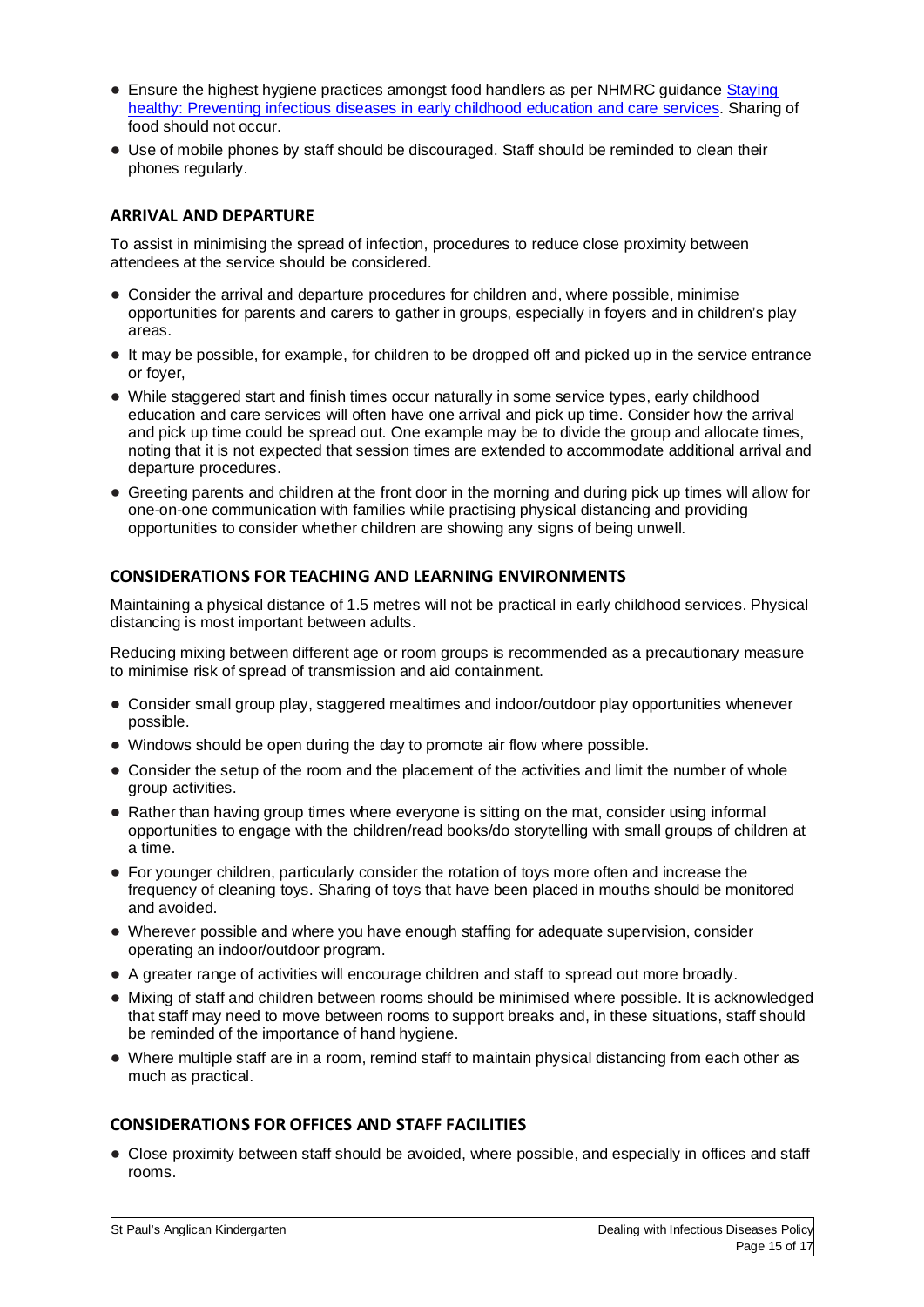- Workstations should be spaced out as much as possible, and the number of staff in offices limited. Where possible, staff should use separate offices.
- Remind staff to maintain physical distancing from each other as much as possible in the reception, staff room and offices.

## **CLEANING AND FACILITIES MANAGEMENT**

- Environmental cleaning, coupled with regular hand hygiene, remains important to reduce the risk of infection transmission.
- Services should maintain full adherence to the NHMRC childcare cleaning quidelines, in addition:
	- − clean and disinfect high-touch surfaces at least daily (e.g. play gyms, tables, hard-backed chairs, doorknobs, light switches, phones, remotes, handles, desks, toilets, sinks, kitchenware).
	- − wash and launder play items and toys including washable plush toys, as appropriate, in accordance with the manufacturer's instructions. If possible, launder items using the warmest appropriate water setting for the items and dry items completely.
	- − note, disinfecting and cleaning of toys and equipment is not required after every use.
- Hand hygiene before and after use of shared equipment is recommended. (For example, prior to a new activity).
- Excursions should not be undertaken other than to local parks.

# **PROVISION OF ROUTINE CARE AND FIRST AID**

Physical distancing is not practical when providing direct care. In this situation, standard precautions, including hand hygiene, are important for infection control.

- Standard precautions are advised when coming in to contact with someone for the purpose of providing routine care, assistance or first aid. Also see NHMRC guidance Staying healthy: Preventing infectious diseases in early childhood education and care services.
- Always wash hands with soap and water or use a hand sanitiser before and after performing routine care or first aid.
- Additional Personal Protective Equipment (PPE), for example face masks, is not required to provide routine care or first aid for children who are well.

## **MANAGEMENT OF AN UNWELL CHILD OR STAFF MEMBER**

It is important that any staff member or child who becomes unwell while at an early childhood service returns home. Sensible steps services can take while a child awaits collection by a parent or carer as a precaution.

- Staff or children should be isolated in an appropriate space with suitable supervision and collected by a parent/carer as soon as possible.
- Where staff or children are experiencing compatible symptoms important actions to take include hand hygiene, physical distance and where possible putting on a face mask.
- Face masks should not be used in situations where an individual is unable to safely or practically tolerate a mask (e.g. a child with complex medical needs, including existing respiratory needs, and younger children).
- Urgent medical attention should be sought where indicated.
- Health care plans, where relevant, should be updated to provide additional advice on monitoring and identification of the unwell child in the context of an epidemic or pandemic.
- If a staff member is unsure whether a child is unwell, it is advisable in the first instance to contact the parent/carer to discuss any concerns about the health status of the child and, taking a precautionary approach, request the parent/carer to collect their child if concerns remain. A trained staff member could take the temperature of the child, where appropriate, to support decision making. Gloves should be worn for the purpose of taking a temperature.
- Staff or children experiencing compatible symptoms with the infection should be encouraged to seek the advice of a healthcare professional who can advise on next steps. A medical certificate is

| St Paul's Anglican Kindergarten | Dealing with Infectious Diseases Policy |
|---------------------------------|-----------------------------------------|
|                                 | Page 16 of 17                           |